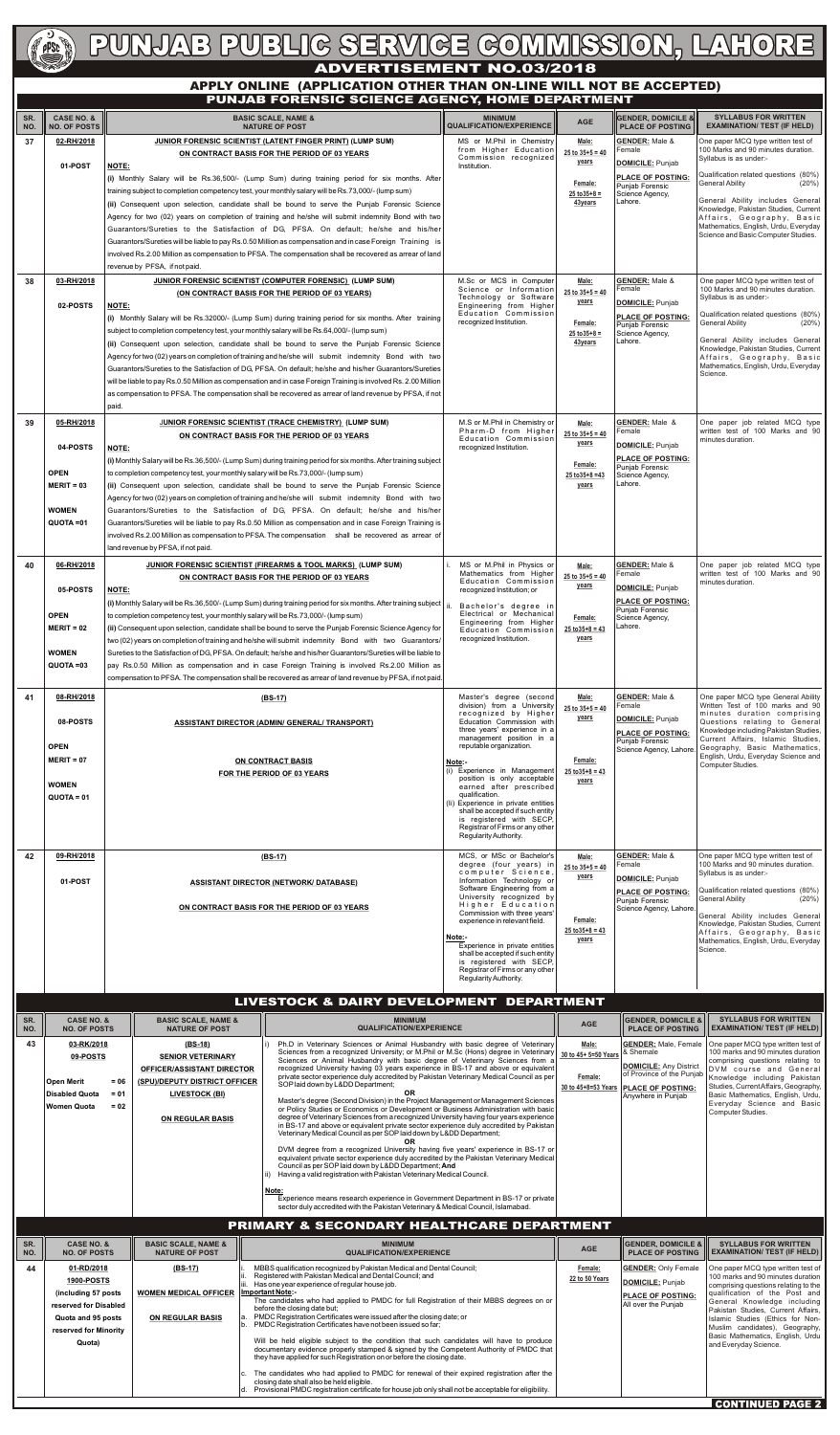## Page-2 **ADVERTISE ADVERTISEMENT NO.03/2018**

#### **IRRIGATION DEPARTMENT**

|            |                                                                                                           |  |                                                                                                                                                      |                                                                                                                                                                                                                                                                                                                                                                                                                                                                                                                                                                                                        |                                                                                                                                                                                       | IKRIGATION DEPARTMENT                                                                                                                                                                                                                                                                                                                                                                                                                                                                                                                                                                                                                                                                                                                            |                                                                                                |                           |                                                                                                                                                    |                                                                                                                     |                                                                                                                                                                                                                                                                                                                                                                                                                                                                                                                                                                                                                                                                                                                                                                               |                                                                                                                                                                                                                                                                                                                                                                                                                                                                                                                                                                                   |  |  |
|------------|-----------------------------------------------------------------------------------------------------------|--|------------------------------------------------------------------------------------------------------------------------------------------------------|--------------------------------------------------------------------------------------------------------------------------------------------------------------------------------------------------------------------------------------------------------------------------------------------------------------------------------------------------------------------------------------------------------------------------------------------------------------------------------------------------------------------------------------------------------------------------------------------------------|---------------------------------------------------------------------------------------------------------------------------------------------------------------------------------------|--------------------------------------------------------------------------------------------------------------------------------------------------------------------------------------------------------------------------------------------------------------------------------------------------------------------------------------------------------------------------------------------------------------------------------------------------------------------------------------------------------------------------------------------------------------------------------------------------------------------------------------------------------------------------------------------------------------------------------------------------|------------------------------------------------------------------------------------------------|---------------------------|----------------------------------------------------------------------------------------------------------------------------------------------------|---------------------------------------------------------------------------------------------------------------------|-------------------------------------------------------------------------------------------------------------------------------------------------------------------------------------------------------------------------------------------------------------------------------------------------------------------------------------------------------------------------------------------------------------------------------------------------------------------------------------------------------------------------------------------------------------------------------------------------------------------------------------------------------------------------------------------------------------------------------------------------------------------------------|-----------------------------------------------------------------------------------------------------------------------------------------------------------------------------------------------------------------------------------------------------------------------------------------------------------------------------------------------------------------------------------------------------------------------------------------------------------------------------------------------------------------------------------------------------------------------------------|--|--|
| SR.<br>NO. | <b>CASE NO. &amp;</b><br><b>NO. OF POSTS</b>                                                              |  | <b>BASIC SCALE, NAME &amp;</b><br><b>NATURE OF POST</b>                                                                                              |                                                                                                                                                                                                                                                                                                                                                                                                                                                                                                                                                                                                        | <b>MINIMUM</b><br><b>QUALIFICATION/EXPERIENCE</b>                                                                                                                                     |                                                                                                                                                                                                                                                                                                                                                                                                                                                                                                                                                                                                                                                                                                                                                  | <b>AGE</b>                                                                                     |                           | <b>GENDER, DOMICILE &amp;</b><br><b>PLACE OF POSTING</b>                                                                                           |                                                                                                                     |                                                                                                                                                                                                                                                                                                                                                                                                                                                                                                                                                                                                                                                                                                                                                                               | <b>SYLLABUS FOR WRITTEN</b><br><b>EXAMINATION/ TEST (IF HELD)</b>                                                                                                                                                                                                                                                                                                                                                                                                                                                                                                                 |  |  |
| 45         | 10-RB/2018<br>02-POSTS                                                                                    |  | $(BS-14)$<br><b>SUB ENGINEER</b><br>(POWER)<br>(ON CONTRACT BASIS<br><b>FOR A PERIOD OF</b><br>03 YEARS)<br>(EXTENDABLE)                             | Note:-<br>ii)                                                                                                                                                                                                                                                                                                                                                                                                                                                                                                                                                                                          | UPS or rectifier or switch gears or LV/HT panels.<br>Pakistan, Registrar of Firms or any other Regulatory Authority.<br>Experience will be acceptable after prescribed qualification. | 03 years' Diploma of Associate Engineering in Electrical Technology<br>from recognized Poly. Technical Institute with a minimum of 03 years'<br>post diploma experience in commercial power system or generators or<br>Experience Commercial power system of generator or UPS or rectifier<br>or Switch gears or LV/HT panels in private entities shall be accepted if<br>such entity is registered with Securities & Exchange Commission of                                                                                                                                                                                                                                                                                                     | Male:<br>$21 to 30 + 5 = 35 years$<br>Female:<br>$21$ to $30 + 8 = 38$ years PLACE OF POSTING: | & Shemale<br> Basis       | <b>GENDER: Male, Female</b><br><b>DOMICILE:</b> All Punjab<br>Any where in Punjab                                                                  | Syllabus is as under:-<br>equipment.<br>Studies.                                                                    | One paper MCQ Type written test of 100 Marks of 90 minutes duration.                                                                                                                                                                                                                                                                                                                                                                                                                                                                                                                                                                                                                                                                                                          | Electro Mechanical systems<br>$(80\%)$<br>Operation & Maintenance of power system (HV, MV, LV).<br>Operation & Maintenance of logic controllers, routers, optical fiber network.<br>Operation & Maintenance of automated control system.<br>Design, Operation & Maintenance of various types of telecommunication<br>Operation and Maintenance of Electrical Motors and Generator system.<br>Questions relating to General Knowledge<br>(20%)<br>including Pakistan Studies, Current Affairs, Geography, Basic<br>Mathematics, English, Urdu, Everyday Science and Basic Computer |  |  |
| 46         | 11-RB/2018<br>01-POST                                                                                     |  | $(BS-18)$<br><b>DEPUTY DIRECTOR</b><br><b>BARRAGES (E&amp;M)</b><br><b>(ON CONTRACT BASIS</b><br><b>FOR A PERIOD</b><br>OF 03 YEARS)<br>(EXTENDABLE) | Engineering Council.<br>l ii)<br>repute in public or private sector.<br>Note:-<br>any other Regulatory Authority.                                                                                                                                                                                                                                                                                                                                                                                                                                                                                      | Experience will be acceptable after prescribed qualification.                                                                                                                         | Bachelor's Degree (2nd Division) in Mechatronics/Electronic/Electrical<br>Engineering from a recognized university and registration with Pakistan<br>Minimum 05 years' experience of Operations and Maintenance in<br>similar capacity and relevant field of SCADA and Electro Mechanical<br>Engineering Installations, Commercial Power System, Generator,<br>Switch gears, LV/HT panels on Dams / Barrages / Rivers / Large Canals<br>in a Government or in a large National / International Organization of<br>Experience of Operation & Maintenance in similar capacity and relevant<br>field in private entities shall be accepted if such entity is registered with<br>Securities & Exchange Commission of Pakistan, Registrar of Firms or | Male:<br>26 to 42 $+5 = 47$ years<br>Female:<br>26 to 42 + 8 = 50years PLACE OF POSTING:       | & Shemale<br>lBasis       | <b>GENDER: Male, Female</b><br><b>DOMICILE: All Punjab</b><br>Any where in Punjab                                                                  | network.<br>equipment.<br>Studies.                                                                                  | One paper MCQ Type written test of 100 Marks of 90 minutes duration.<br>Syllabus is as under:-<br><b>SCADA &amp; Electro Mechanical Systems</b><br>$(80\%)$<br>Design, Operation & Maintenance of power system (HV, MV, LV).<br>Design, Operation & Maintenance of logic controllers, routers, optical fiber<br>Design, Operation & Maintenance of automated control system.<br>Design, Operation & Maintenance of various types of telecommunication<br>Design, Operation and maintenance of SCADA system.<br>Operation and Maintenance of Electrical Motors and Generator system<br>Questions relating to General Knowledge<br>$(20\%)$<br>including Pakistan Studies, Current Affairs, Geography, Basic<br>Mathematics, English, Urdu, Everyday Science and Basic Computer |                                                                                                                                                                                                                                                                                                                                                                                                                                                                                                                                                                                   |  |  |
| 47         | 12-RB/2018<br>01-POST                                                                                     |  | $(BS-17)$<br><b>ASSISTANT EXECUTIVE</b><br><b>ENGINEER (E&amp;M)</b><br>(ON CONTRACT BASIS<br><b>FOR A PERIOD</b><br>OF 03 YEARS)<br>(EXTENDABLE)    | Engineering Council.                                                                                                                                                                                                                                                                                                                                                                                                                                                                                                                                                                                   |                                                                                                                                                                                       | Bachelor's Degree (2nd Division) in Mechatronics/Electronic/Electrical<br>Engineering from a recognized university and registration with Pakistan                                                                                                                                                                                                                                                                                                                                                                                                                                                                                                                                                                                                | Male:<br>$21$ to $35 + 5 =$<br>40 years<br>Female:<br>21 to $35 + 8 =$<br>43years              | & Shemale<br><b>Basis</b> | <b>GENDER:</b> Male, Female<br><b>DOMICILE: All Punjab</b><br>PLACE OF POSTING:<br>Any where in Punjab                                             | network.<br>equipment.                                                                                              | One paper MCQ Type written test of 100 Marks of 90 minutes duration.<br>Syllabus is as under:-<br><b>SCADA &amp; Electro Mechanical Systems</b><br>$(80\%)$<br>Design, Operation & Maintenance of power system (HV, MV,LV).<br>Design, Operation & Maintenance of logic controllers, routers, optical fiber<br>Design, Operation & Maintenance of automated control system.<br>Design, Operation & Maintenance of various types of telecommunication<br>Design, Operation and maintenance of SCADA system.<br>Operation and maintenance of Electrical Motors and Generator system.<br>Questions relating to General Knowledge<br>(20%)<br>including Pakistan Studies, Current Affairs,<br>Geography, Basic<br>Mathematics, English, Urdu, Everyday Science and Basic Computer |                                                                                                                                                                                                                                                                                                                                                                                                                                                                                                                                                                                   |  |  |
|            |                                                                                                           |  |                                                                                                                                                      |                                                                                                                                                                                                                                                                                                                                                                                                                                                                                                                                                                                                        |                                                                                                                                                                                       | <b>GOVERNMENT PRINTING PRESS,</b><br><b>INDUSTRIES, COMMERCE &amp; INVESTMENT DEPARTMENT</b>                                                                                                                                                                                                                                                                                                                                                                                                                                                                                                                                                                                                                                                     |                                                                                                |                           |                                                                                                                                                    | Studies.                                                                                                            |                                                                                                                                                                                                                                                                                                                                                                                                                                                                                                                                                                                                                                                                                                                                                                               |                                                                                                                                                                                                                                                                                                                                                                                                                                                                                                                                                                                   |  |  |
| SR.<br>NO. | <b>CASE NO. &amp;</b><br><b>NO. OF POSTS</b>                                                              |  | <b>BASIC SCALE, NAME &amp;</b><br><b>NATURE OF POST</b>                                                                                              | <b>MINIMUM</b><br><b>QUALIFICATION/EXPERIENCE</b>                                                                                                                                                                                                                                                                                                                                                                                                                                                                                                                                                      |                                                                                                                                                                                       |                                                                                                                                                                                                                                                                                                                                                                                                                                                                                                                                                                                                                                                                                                                                                  |                                                                                                | <b>AGE</b>                | <b>GENDER, DOMICILE &amp;</b><br><b>PLACE OF POSTING</b>                                                                                           |                                                                                                                     | <b>SYLLABUS FOR WRITTEN</b><br><b>EXAMINATION/ TEST (IF HELD)</b>                                                                                                                                                                                                                                                                                                                                                                                                                                                                                                                                                                                                                                                                                                             |                                                                                                                                                                                                                                                                                                                                                                                                                                                                                                                                                                                   |  |  |
| 48         | 13-RB/2018<br>02-POSTS                                                                                    |  | (BS-18)<br><b>SUPERINTENDENT</b><br>(ON REGULAR BASIS)                                                                                               | Bachelor's degree with three years Diploma in Printing & Graphic Arts from a recognized University or<br>Institute obtained as a result of three years course of Academic & Practical Training with five years'<br>experience as an officer Incharge of a Government Printing Press or a Large Private Printing Press.<br>Note:-<br>Experience in private entities shall be accepted if such entity is registered with Securities & Exchange<br>l i)<br>Commission of Pakistan, Registrar of Firms or any other Regulatory Authority.<br>Experience will be acceptable after prescribed qualification. |                                                                                                                                                                                       |                                                                                                                                                                                                                                                                                                                                                                                                                                                                                                                                                                                                                                                                                                                                                  |                                                                                                |                           | Male:<br>28 to 35 + 5=40 years                                                                                                                     | <b>GENDER:</b> Male Only<br><b>DOMICILE:</b> All Punjab<br>Basis<br><b>PLACE OF POSTING:</b><br>Lahore / Bahawalpur |                                                                                                                                                                                                                                                                                                                                                                                                                                                                                                                                                                                                                                                                                                                                                                               | One paper MCQ Type Written Test of 100 Marks<br>and 90 minutes duration. The proportion of<br>Questions in the MCQ Test shall be<br>approximately:-<br>a) Printing & Graphic Arts<br>$(80\%)$<br>b) General Knowledge including<br>(20%)<br>Pakistan Studies, Current Affairs, Geography,<br>Basic Mathematics, English, Urdu, Everyday<br>Science& Basic Computer Studies.                                                                                                                                                                                                       |  |  |
|            |                                                                                                           |  |                                                                                                                                                      |                                                                                                                                                                                                                                                                                                                                                                                                                                                                                                                                                                                                        |                                                                                                                                                                                       | <b>POPULATION WELFARE DEPARTMENT</b>                                                                                                                                                                                                                                                                                                                                                                                                                                                                                                                                                                                                                                                                                                             |                                                                                                |                           |                                                                                                                                                    |                                                                                                                     |                                                                                                                                                                                                                                                                                                                                                                                                                                                                                                                                                                                                                                                                                                                                                                               |                                                                                                                                                                                                                                                                                                                                                                                                                                                                                                                                                                                   |  |  |
| SR.<br>NO. | <b>CASE NO. &amp;</b><br><b>NO. OF POSTS</b>                                                              |  |                                                                                                                                                      | <b>BASIC SCALE, NAME &amp;</b><br><b>NATURE OF POST</b>                                                                                                                                                                                                                                                                                                                                                                                                                                                                                                                                                |                                                                                                                                                                                       | <b>MINIMUM</b><br><b>QUALIFICATION/EXPERIENCE</b>                                                                                                                                                                                                                                                                                                                                                                                                                                                                                                                                                                                                                                                                                                |                                                                                                | <b>AGE</b>                |                                                                                                                                                    | <b>GENDER, DOMICILE &amp;</b><br><b>PLACE OF POSTING</b>                                                            |                                                                                                                                                                                                                                                                                                                                                                                                                                                                                                                                                                                                                                                                                                                                                                               | <b>SYLLABUS FOR WRITTEN</b><br><b>EXAMINATION/ TEST (IF HELD)</b>                                                                                                                                                                                                                                                                                                                                                                                                                                                                                                                 |  |  |
| 49         | 05-RM/2018<br>176-POSTS<br>$= 162$<br>Open merit<br>Disabled quota<br>$= 0.5$<br>Minority quota<br>$= 09$ |  |                                                                                                                                                      | (BS-17)<br>MBBS or equivalent and registered with<br>PMDC.<br>MEDICAL OFFICER/ ASSISTANT DIRECTOR/ DEPUTY<br><b>DISTRICT POPULATION WELFARE OFFICER</b><br>(ON CONTRACT BASIS FOR THE PERIOD OF 03 YEARS)                                                                                                                                                                                                                                                                                                                                                                                              |                                                                                                                                                                                       |                                                                                                                                                                                                                                                                                                                                                                                                                                                                                                                                                                                                                                                                                                                                                  | Female:<br>22 to 35 + 8 = 43 Years                                                             |                           | <b>GENDER: Female &amp;</b><br>Shemale<br><b>DOMICILE:</b> Any District<br>of Province of Punjab<br><b>PLACE OF POSTING:</b><br>Anywhere in Punjab |                                                                                                                     |                                                                                                                                                                                                                                                                                                                                                                                                                                                                                                                                                                                                                                                                                                                                                                               | One Paper MCQ type written test of 100 marks and 90<br>minutes duration comprising questions relating to<br>Qualification of the Post (approximately 80%) and General<br>Knowledge including Pakistan Studies, Current Affairs,<br>Geography, Basic Mathematics, English, Urdu, Everyday<br>Science and Basic Computer Studies (approximately 20%)                                                                                                                                                                                                                                |  |  |
|            |                                                                                                           |  |                                                                                                                                                      |                                                                                                                                                                                                                                                                                                                                                                                                                                                                                                                                                                                                        |                                                                                                                                                                                       | <b>AGRICULTURE DEPARTMENT</b>                                                                                                                                                                                                                                                                                                                                                                                                                                                                                                                                                                                                                                                                                                                    |                                                                                                |                           |                                                                                                                                                    |                                                                                                                     |                                                                                                                                                                                                                                                                                                                                                                                                                                                                                                                                                                                                                                                                                                                                                                               |                                                                                                                                                                                                                                                                                                                                                                                                                                                                                                                                                                                   |  |  |
| SR.<br>NO. | <b>CASE NO. &amp;</b><br><b>NO. OF POSTS</b>                                                              |  | <b>BASIC SCALE, NAME &amp;</b><br><b>NATURE OF POST</b>                                                                                              |                                                                                                                                                                                                                                                                                                                                                                                                                                                                                                                                                                                                        |                                                                                                                                                                                       | <b>MINIMUM</b><br><b>QUALIFICATION/EXPERIENCE</b>                                                                                                                                                                                                                                                                                                                                                                                                                                                                                                                                                                                                                                                                                                |                                                                                                |                           | <b>AGE</b>                                                                                                                                         |                                                                                                                     | <b>GENDER, DOMICILE &amp;</b><br><b>PLACE OF POSTING</b>                                                                                                                                                                                                                                                                                                                                                                                                                                                                                                                                                                                                                                                                                                                      | <b>SYLLABUS FOR WRITTEN</b><br><b>EXAMINATION/ TEST (IF HELD)</b>                                                                                                                                                                                                                                                                                                                                                                                                                                                                                                                 |  |  |

| 50               | 116-RG/2018<br>72-POSTS                      | <b>FIELD ASSISTANT (BS-11)</b><br>All posts reserved for Disabled Quota on<br>contract basis for a period of 05 years in the<br><b>Extension and Adaptive Research Wing of</b><br><b>Agriculture Department, Punjab.</b>                                                                            | Matric with Science (Second Division) from a recognized Board and three<br>years Diploma in Agriculture Sciences (DAS) from a recognized Institute.                                                                                                                                                                                                                                                                                                                                                                                           |            |                                                          | <b>Disabled Male:</b><br>18 to 30 +10=40 years<br><b>Disabled Female:</b><br>18 to 30 +10=40 years Anywhere in Punjab | <b>GENDER:</b> Male &<br>Female<br>DOMICILE: Punjab<br><b>PLACE OF POSTING:</b> | One paper MCQ type written test of 100 Marks<br>and 90 minutes duration comprising questions<br>relating to General Knowledge, Pakistan<br>Studies, Current Affairs, Everyday Science,<br>Islamiat, Basic Mathematics, English, Urdu<br>and Basic Computer Studies. |                   |
|------------------|----------------------------------------------|-----------------------------------------------------------------------------------------------------------------------------------------------------------------------------------------------------------------------------------------------------------------------------------------------------|-----------------------------------------------------------------------------------------------------------------------------------------------------------------------------------------------------------------------------------------------------------------------------------------------------------------------------------------------------------------------------------------------------------------------------------------------------------------------------------------------------------------------------------------------|------------|----------------------------------------------------------|-----------------------------------------------------------------------------------------------------------------------|---------------------------------------------------------------------------------|---------------------------------------------------------------------------------------------------------------------------------------------------------------------------------------------------------------------------------------------------------------------|-------------------|
| 51               | 122-RG/2018<br>12-POSTS                      | $(BS-17)$<br><b>STATISTICAL OFFICER</b><br>(Including 04PostsReserved for Disabled Quota,  <br>01 Post Reserved for Minority Quota & 05 Posts<br><b>Reserved for Women Quota) on Contract Basis</b><br>for a Period of 05 Years in the Crop Reporting<br>Service, of Punjab Agriculture Department. | Master's Degree (2nd Division) in Statistics / Mathematics / Economics with<br>optional subject of Statistical Methods from recognized University and<br>One year's experience in the collection and tabulation of data and / or<br>application of Statistical Method and Graphic Presentation of data and / or<br>application.<br>OR.<br>Master Degree from a foreign recognized University (other than an Indian<br>University) in Statistics / Mathematics / Economics.<br>Note: Only Research / Practical Experience shall be considered. |            |                                                          | Male:<br>21 to 35 +05=40 vears<br>Female:<br>21 to 35 +08=43 years All Punjab                                         | <b>GENDER:</b> Male &<br>Female<br>DOMICILE: Punjab<br><b>PLACE OF POSTING:</b> | One paper MCQ type written test of 100 Marks<br>and 90 minutes duration. Syllabus is as under:<br>a) Qualification related questions<br>b) General Knowledge, Pakistan<br>Studies, Everyday Science,<br>Basic Maths, Urdu, English<br>and Computer Skills           | $(80\%)$<br>(20%) |
| 52               | 123-RG/2018<br>01-POST                       | $(BS-18+165/- S.P)$<br><b>STATISTICIAN</b><br>On contract basis for a period of 05 years in the<br><b>Crop Reporting Service, of Punjab Agriculture</b><br>Department.                                                                                                                              | Master's Degree (2nd Division) in Statistics/ Mathematics / Economics with<br>optional subject of Statistical Methods from recognized University and<br>5 years' experience in collection, compilation and analysis of Agri. Statistics<br>through sample surveys.<br>Note: Research / Practical/Administrative Experience shall be considered.<br>SPECIALIZED HEALTHCARE & MEDICAL EDUCATION DEPARTMENT                                                                                                                                      |            |                                                          | Male:<br>21 to 35 +05=40 years<br>Female:<br>$21$ to 35 +08=43 years All Punjab                                       | <b>GENDER:</b> Male &<br>Female<br>DOMICILE: Punjab<br><b>PLACE OF POSTING:</b> | One paper MCQ type written test of 100 Marks<br>and 90 minutes duration. Syllabus is as under:<br>a) Qualification related questions<br>b) General Knowledge, Pakistan<br>Studies, Everyday Science,<br>Basic Maths, Urdu, English<br>and Computer Skills           | $(80\%)$<br>(20%) |
| SR.<br>II<br>NO. | <b>CASE NO. &amp;</b><br><b>NO. OF POSTS</b> | <b>BASIC SCALE, NAME &amp;</b><br><b>NATURE OF POST</b>                                                                                                                                                                                                                                             | <b>MINIMUM</b><br><b>QUALIFICATION/EXPERIENCE</b>                                                                                                                                                                                                                                                                                                                                                                                                                                                                                             | <b>AGE</b> | <b>GENDER, DOMICILE &amp;</b><br><b>PLACE OF POSTING</b> |                                                                                                                       |                                                                                 | <b>SYLLABUS FOR WRITTEN</b><br><b>EXAMINATION/ TEST (IF HELD)</b>                                                                                                                                                                                                   |                   |

| SR. $\ \ $<br>NO. | <b>CASE NO. &amp;</b><br><b>NO. OF POSTS</b>     | BASIC SCALE, NAME &       <br><b>NATURE OF POST</b> | <b>MINIMUM</b><br><b>QUALIFICATION/EXPERIENCE</b>                                             | <b>AGE</b>                       | <b>IIIGENDER, DOMICILE &amp;</b><br><b>PLACE OF POSTING</b>                  | <b>SYLLABUS FOR WRITTEN</b><br><b>EXAMINATION/ TEST (IF HELD)</b>                                                                                                                      |
|-------------------|--------------------------------------------------|-----------------------------------------------------|-----------------------------------------------------------------------------------------------|----------------------------------|------------------------------------------------------------------------------|----------------------------------------------------------------------------------------------------------------------------------------------------------------------------------------|
| 53                | 13-RF/2018                                       | (BS-17)                                             | Master's Degree (2nd Division) Fine Arts in Graphic<br>Designing from a recognized university | Male:<br>  22 to 35 +05=40 vears | <b>GENDER:</b> Male, Female & Shemale                                        | One paper MCQ type written test of 100 marks of 90 minutes<br>duration comprising questions relating to qualification of the<br>post and General Knowledge including Pakistan Studies, |
|                   | 09-POSTS                                         | <b>MODELER/ARTIST</b>                               | <b>OR</b><br>04 years Bachelor's Degree Fine Arts in Graphic                                  | Female:<br>22 to 35 +08=43 vears | DOMICILE: Candidates domiciled in any<br>district of the Province of Punjab. | Current Affairs, Islamic Studies (Ethics for non-Muslim<br>Candidates), Geography, Basic Mathematics, English, Urdu,<br>Everyday Science and Basic Computer Studies.                   |
|                   | (Including 01 post reserved)<br>for women quota) | (REGULAR BASIS)                                     | Designing from a recognized University.                                                       |                                  | <b>PLACE OF POSTING:</b><br>Various teaching hospitals in the Punjab         |                                                                                                                                                                                        |
|                   |                                                  |                                                     |                                                                                               |                                  |                                                                              |                                                                                                                                                                                        |

| SR.<br>NO. | CASE NO. &<br><b>IIINO. OF POSTSIII</b> | <b>BASIC SCALE, NAME &amp;</b><br><b>NATURE OF POST</b>                                                      | <b>MINIMUM</b><br><b>QUALIFICATION/EXPERIENCE</b>          | <b>AGE</b>                                                          | $\parallel$ GENDER, DOMICILE & $\parallel$<br><b>PLACE OF POSTING III</b>                                                                                              | <b>SYLLABUS FOR WRITTEN</b><br><b>EXAMINATION/ TEST (IF HELD)</b>                                                                                                                                                                                                                                                                                                                          |
|------------|-----------------------------------------|--------------------------------------------------------------------------------------------------------------|------------------------------------------------------------|---------------------------------------------------------------------|------------------------------------------------------------------------------------------------------------------------------------------------------------------------|--------------------------------------------------------------------------------------------------------------------------------------------------------------------------------------------------------------------------------------------------------------------------------------------------------------------------------------------------------------------------------------------|
| 54         | 02-RC/2018<br>01-POST                   | (BS-17)<br><b>DEPUTY MANAGER</b><br>(CARTOGRAPHY & SURVEY)<br>(On Contract basis for the period of 05 years) | M.Sc. Geology/ M.Sc. Geography with<br>Cartography Survey. | Male:<br>21 to 30 + 5=35 years<br>Female:<br>21 to 30 $+8=38$ years | <b>GENDER:</b> Male, Female<br>. I& Shemale<br><b>DOMICILE:</b> Any District<br>of Province of Punjab<br><b>IPLACE OF POSTING:</b><br>Headquarter's Office.<br>Lahore. | <b>Come paper MCQ Type Written Test of 100 Marks and 90 minutes duration.</b><br>The proportion of Questions in the MCQ Test shall be approximately:-<br>a) Questions relating to Qualification<br>$(80\%)$<br>(20%)<br>(b) General Knowledge includes<br>Pakistan Studies, Current Affairs, Geography,<br>Basic Mathematics, English, Urdu, Everyday Science<br>& Basic Computer Studies. |
|            |                                         |                                                                                                              |                                                            |                                                                     |                                                                                                                                                                        |                                                                                                                                                                                                                                                                                                                                                                                            |

**CONTINUED PAGE 3**

#### **DIRECTORATE GENERAL OF MINES & MINERALS PUNJAB MINES AND MINERALS DEPARTMENT**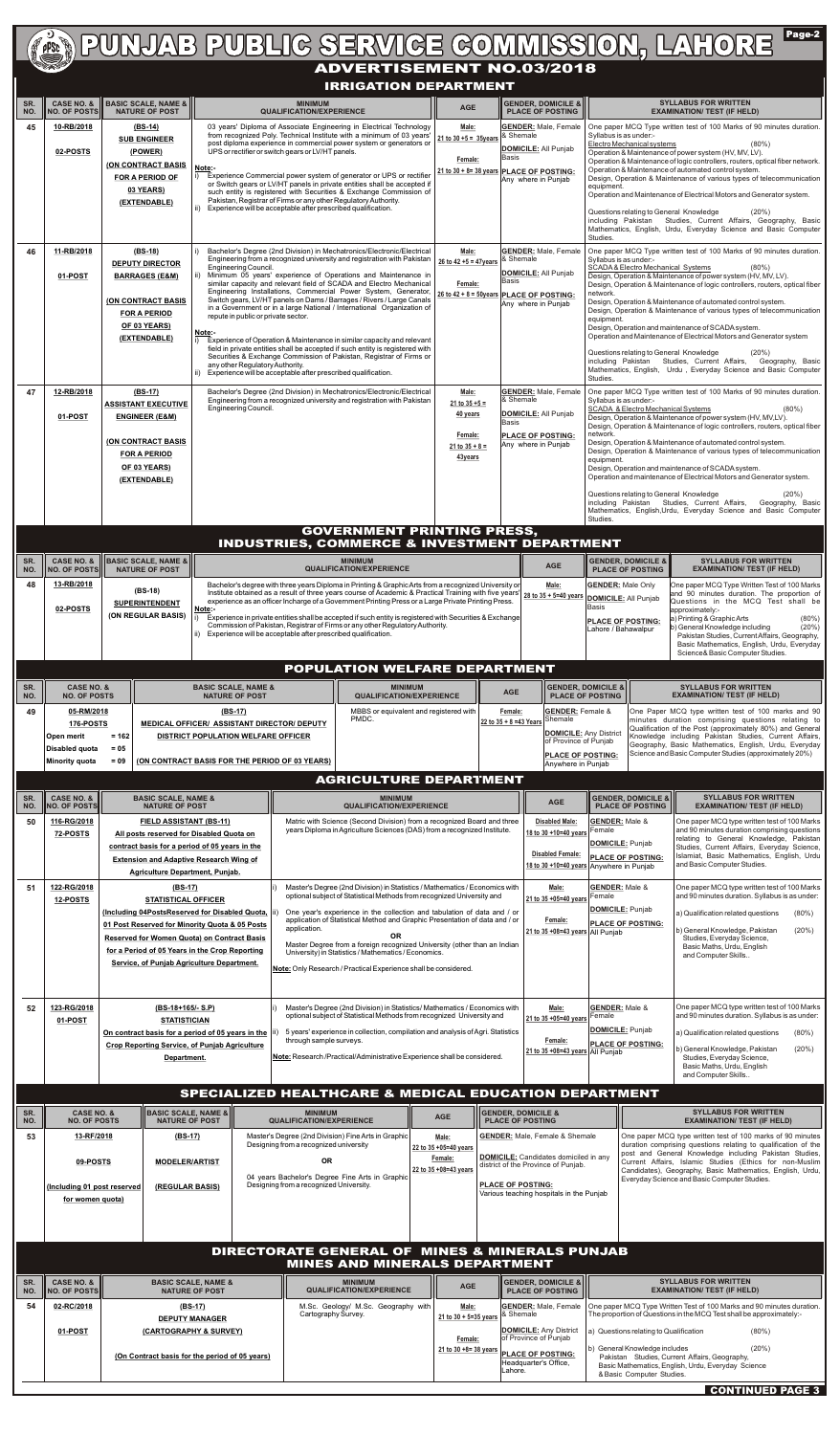| SR.<br>NO. | <b>CASE NO. &amp;</b><br><b>INO. OF POSTSI</b> | <b>BASIC SCALE, NAME &amp;</b><br><b>NATURE OF POST</b>                                                                                                                                                                                                                 | <b>MINIMUM</b><br><b>QUALIFICATION/EXPERIENCE</b>                                                                                       | <b>AGE</b>                                                         | <b>GENDER, DOMICILE &amp;</b><br><b>PLACE OF POSTING</b>                                                                                                                                                              | <b>SYLLABUS FOR WRITTEN</b><br><b>EXAMINATION/ TEST (IF HELD)</b>                                                                                                                                                                                                         |
|------------|------------------------------------------------|-------------------------------------------------------------------------------------------------------------------------------------------------------------------------------------------------------------------------------------------------------------------------|-----------------------------------------------------------------------------------------------------------------------------------------|--------------------------------------------------------------------|-----------------------------------------------------------------------------------------------------------------------------------------------------------------------------------------------------------------------|---------------------------------------------------------------------------------------------------------------------------------------------------------------------------------------------------------------------------------------------------------------------------|
| 55         | 117-RG/2018<br>22-POSTS                        | (BS-17)<br><b>CRAFT DESIGNER</b><br>(including 01 post reserved for Disabled Quota, 01 post<br>reserved for Minority Quota & 05 posts reserved for Women<br>Quota) on Contract Basis for a Period of 05 Years in the Punjab<br>Social Welfare & Bait ul Maal Department | Master's Degree (at least 2nd Division) in Fine Art of<br>equivalent Master Degree from recognized 21 to 30 +05=35 years<br>University. | Male:<br>Female:                                                   | <b>GENDER:</b> Male, Female<br>& Shemale<br>DOMICILE: Punjab<br><b>IPLACE OF POSTING:</b><br>21 to 30 +08=38 years Directorate General,<br>Social Welfare & Bait ul<br>Maal, Punjab, Lahore.                          | One paper MCQ type written test of 100 Marks and 90<br>minutes duration. Syllabus is as under:-<br>$(80\%)$<br>a) Qualification related questions<br>b) General Knowledge, Pakistan Studies, (20%)<br>Everyday Science, Basic Maths, Urdu,<br>English and Computer Skills |
| 56         | 118-RG/2018<br>01-POST                         | (BS-17)<br><b>RESEARCH OFFICER</b><br>On Contract Basis for a Period of 05 Years in the Punjab Social<br><b>Welfare &amp; Bait ul Maal Department</b>                                                                                                                   | Master's Degree (at least 2nd Division) in Statistics<br>from any recognized University.                                                | Male:<br>21 to 30 +05=35 years<br>Female:                          | <b>GENDER:</b> Male, Female<br>& Shemale<br><b>DOMICILE: District</b><br><b>Lahore</b><br><b>PLACE OF POSTING:</b><br>21 to 30 +08=38 years Directorate General,<br>Social Welfare & Bait ul<br>Maal, Punjab, Lahore. | One paper MCQ type written test of 100 Marks and 90<br>minutes duration. Syllabus is as under:-<br>$(80\%)$<br>a) Qualification related questions<br>b) General Knowledge, Pakistan Studies, (20%)<br>Everyday Science, Basic Maths, Urdu,<br>English and Computer Skills |
| 57         | 119-RG/2018<br>01-POST                         | $(BS-17)$<br><b>STATISTICAL OFFICER</b><br>On Contract Basis for a Period of 05 Years in the Punjab Social<br><b>Welfare &amp; Bait ul Maal Department</b>                                                                                                              | Master's Degree (at least 2nd Division) in Statistics<br>or Math from recognized University.                                            | Male:<br>21 to 30 +05=35 vears<br>Female:<br>21 to 30 +08=38 years | <b>IGENDER:</b> Male, Female<br>8. Shemale<br>DOMICILE: District<br>ILahore<br><b>PLACE OF POSTING:</b><br>Directorate General,<br><b>I</b> Social Welfare & Bait ul<br>Maal, Punjab, Lahore.                         | One paper MCQ type written test of 100 Marks and 90<br>minutes duration. Syllabus is as under:-<br>$(80\%)$<br>a) Qualification related questions<br>b) General Knowledge, Pakistan Studies, (20%)<br>Everyday Science, Basic Maths, Urdu,<br>English and Computer Skills |
| 58         | 120-RG/2018<br>01-POST                         | $(BS-17)$<br><b>PLANNING OFFICER</b><br>On Contract Basis for a Period of 05 Years in the Puniab Social<br><b>Welfare &amp; Bait ul Maal Department</b>                                                                                                                 | Master's Degree (at least 2nd Division) in<br>Economics with Statistics / Math from recognized 21 to 30 +05=35 years<br>University.     | Male:<br>Female:<br>21 to 30 +08=38 years                          | <b>GENDER:</b> Male, Female<br>& Shemale<br>DOMICILE: District<br><b>I</b> Lahore<br><b>PLACE OF POSTING:</b><br>Directorate General,<br>Social Welfare & Bait ul<br>Maal, Punjab, Lahore.                            | One paper MCQ type written test of 100 Marks and 90<br>minutes duration. Syllabus is as under:-<br>$(80\%)$<br>a) Qualification related questions<br>b) General Knowledge, Pakistan Studies, (20%)<br>Everyday Science, Basic Maths, Urdu,<br>English and Computer Skills |

## **ADVERTIGE COMMISSION, LAHORE** Page-3

## **SOCIAL WELFARE & BAIT UL MAAL DEPARTMENT**

**CONTINUED PAGE 4**

### **SOCIAL WELFARE AND BAIT UL MAAL DEPARTMENT**

| Case No.   | Name of District/<br><b>Place of Posting</b> | <b>VISUALLY IMPAIRED</b><br><b>Total</b><br>No. of<br><b>Posts</b> | Open<br><b>Merit</b> | <b>Disabled</b><br>Quota | Women<br>Quota | <b>Minority</b><br>Quota |
|------------|----------------------------------------------|--------------------------------------------------------------------|----------------------|--------------------------|----------------|--------------------------|
| 08-RG/2018 | <b>Attock</b>                                | 02                                                                 | $\blacksquare$       | 02                       |                |                          |
| 09-RG/2018 | <b>Bahawalnagar</b>                          | 02                                                                 | $\blacksquare$       | 02                       | ۰              | $\blacksquare$           |
| 10-RG/2018 | <b>Bahawalpur</b>                            | 02                                                                 | $\blacksquare$       | 02                       |                |                          |
| 11-RG/2018 | <b>Bhakkar</b>                               | 02                                                                 | $\blacksquare$       | 02                       |                | ۰                        |
| 12-RG/2018 | <b>Chakwal</b>                               | 02                                                                 | ۰                    | 02                       | $\blacksquare$ |                          |
| 13-RG/2018 | <b>Chiniot</b>                               | 02                                                                 | ۰                    | 02                       |                | ٠                        |
| 14-RG/2018 | D.G. Khan                                    | 02                                                                 | $\blacksquare$       | 02                       |                |                          |
| 15-RG/2018 | <b>Faisalabad</b>                            | 02                                                                 |                      | 02                       |                |                          |
| 16-RG/2018 | Gujranwala                                   | 02                                                                 | ۰                    | 02                       |                |                          |
| 17-RG/2018 | Gujrat                                       | 02 <sub>2</sub>                                                    | $\blacksquare$       | 02                       | ۰              | ۰                        |
| 18-RG/2018 | <b>Hafizabad</b>                             | 02                                                                 | ä,                   | 02                       | $\blacksquare$ |                          |
| 19-RG/2018 | Jhang                                        | 02                                                                 |                      | 02                       |                | $\blacksquare$           |
| 20-RG/2018 | Jhelum                                       | 02                                                                 | ä,                   | 02                       | $\blacksquare$ | $\blacksquare$           |
| 21-RG/2018 | <b>Kasur</b>                                 | 02                                                                 | $\blacksquare$       | 02                       | $\blacksquare$ |                          |
| 22-RG/2018 | Khanewal                                     | 02                                                                 | $\blacksquare$       | 02                       |                | $\blacksquare$           |
| 23-RG/2018 | <b>Khushab</b>                               | 02                                                                 |                      | 02                       |                |                          |
| 24-RG/2018 | Lahore                                       | 02                                                                 | $\blacksquare$       | 02                       |                | $\blacksquare$           |
| 25-RG/2018 | Layyah                                       | 02                                                                 | $\blacksquare$       | 02                       | $\blacksquare$ | $\blacksquare$           |
| 26-RG/2018 | Lodhran                                      | 02                                                                 | $\blacksquare$       | 02                       |                |                          |
| 27-RG/2018 | Mandi Baha ud<br>Din                         | 02                                                                 |                      | 02                       |                |                          |
| 28-RG/2018 | <b>Mianwali</b>                              | 02                                                                 | $\blacksquare$       | 02                       | $\blacksquare$ | $\blacksquare$           |
| 29-RG/2018 | <b>Multan</b>                                | 02                                                                 |                      | 02                       |                |                          |
| 30-RG/2018 | <b>Muzaffargarh</b>                          | 02                                                                 | ۰                    | 02                       |                | $\blacksquare$           |
| 31-RG/2018 | Nankana Sahib                                | 02                                                                 | ۰                    | 02                       | $\blacksquare$ |                          |
| 32-RG/2018 | <b>Narowal</b>                               | 02                                                                 | $\blacksquare$       | 02                       |                |                          |
| 33-RG/2018 | <b>Okara</b>                                 | 02                                                                 | $\blacksquare$       | 02                       |                | $\blacksquare$           |
| 34-RG/2018 | Pakpattan                                    | 02                                                                 |                      | 02                       |                | ٠                        |
| 35-RG/2018 | <b>Rahim Yar Khan</b>                        | 02                                                                 | $\blacksquare$       | 02                       |                |                          |
| 36-RG/2018 | Rajanpur                                     | 02                                                                 | ä,                   | 02                       |                |                          |
| 37-RG/2018 | Rawalpindi                                   | 02                                                                 |                      | 02                       |                |                          |
| 38-RG/2018 | <b>Sahiwal</b>                               | 02 <sub>2</sub>                                                    | $\blacksquare$       | 02                       | ۰              | ۰                        |
| 39-RG/2018 | Sargodha                                     | 02                                                                 | ä,                   | 02                       |                | ٠                        |
| 40-RG/2018 | Sheikhupura                                  | 02                                                                 | $\blacksquare$       | 02                       |                | ۰                        |
| 41-RG/2018 | <b>Sialkot</b>                               | 02                                                                 | ۰                    | 02                       | $\blacksquare$ | ٠                        |
| 42-RG/2018 | <b>Toba Tek Singh</b>                        | 02                                                                 | $\blacksquare$       | 02                       | $\blacksquare$ | ۰                        |
| 43-RG/2018 | <b>Vehari</b>                                | 02                                                                 | $\blacksquare$       | 02                       |                | ٠                        |
|            | <b>Total</b>                                 | 72                                                                 |                      | 72                       |                |                          |

| SR.<br>NO. | <b>CASE NO. &amp;</b><br><b>IINO. OF POSTSI</b> |            | <b>BASIC SCALE, NAME &amp;</b><br><b>NATURE OF POST</b>                                                                                                                        |                                     |                              | <b>MINIMUM</b><br><b>QUALIFICATION/EXPERIENCE</b>                                                                                                                                                                                    | <b>AGE</b> | <b>GENDER, DOMICILE &amp; I</b><br><b>PLACE OF POSTING</b> | <b>SYLLABUS FOR WRITTEN</b><br><b>EXAMINATION/ TEST (IF HELD)</b>                                |                                                                                                                                                                                                                                                                                                   |
|------------|-------------------------------------------------|------------|--------------------------------------------------------------------------------------------------------------------------------------------------------------------------------|-------------------------------------|------------------------------|--------------------------------------------------------------------------------------------------------------------------------------------------------------------------------------------------------------------------------------|------------|------------------------------------------------------------|--------------------------------------------------------------------------------------------------|---------------------------------------------------------------------------------------------------------------------------------------------------------------------------------------------------------------------------------------------------------------------------------------------------|
| 59         | 180-POSTS                                       | Sr.<br>No. | (BS-11)<br><b>MENTORS / SOCIAL NEEDS OFFICERS</b><br>FOR PERSONS WITH DISABILITIES ONLY<br>(On Contract Basis for a period of 01 Year further Extendable)<br><b>Disability</b> | Quota<br>In each<br><b>District</b> | <b>Total</b><br><b>Posts</b> | Bachelor's Degree (Second division) from a<br>University recognized by the Higher Education $\frac{1}{21}$ to 30 +10=40 years & Shemale<br>Commission and<br>Disability Certificate from the concerned District<br>Assessment Board. |            | <b>Disabled Male:</b><br><b>Disabled Female:</b>           | <b>IDOMICILE:</b><br>Concerned District<br>21 to 30 +10=40 years PLACE OF POSTING:<br>All Punjab | <b>GENDER:</b> Male, Female   One paper MCQ type written test of 100<br>Marks and 90 minutes duration comprising<br>questions relating to General Knowledge,<br>Pakistan Studies, Current Affairs, Everyday<br>Science, Islamiat, Basic Mathematics,<br>English, Urdu and Basic Computer Studies. |
|            |                                                 |            | <b>Visually Impaired</b>                                                                                                                                                       |                                     | 72                           |                                                                                                                                                                                                                                      |            |                                                            |                                                                                                  |                                                                                                                                                                                                                                                                                                   |
|            |                                                 |            | <b>Physical Disabled</b>                                                                                                                                                       |                                     | 72                           |                                                                                                                                                                                                                                      |            |                                                            |                                                                                                  |                                                                                                                                                                                                                                                                                                   |
|            |                                                 |            | <b>Hearing &amp; Speech Impaired</b>                                                                                                                                           |                                     | 36                           |                                                                                                                                                                                                                                      |            |                                                            |                                                                                                  |                                                                                                                                                                                                                                                                                                   |
|            |                                                 |            | Total                                                                                                                                                                          |                                     | 180                          |                                                                                                                                                                                                                                      |            |                                                            |                                                                                                  |                                                                                                                                                                                                                                                                                                   |

| PHYSICAL DISABLED |                         |                  |                              |                 |                |                 |  |  |  |  |  |
|-------------------|-------------------------|------------------|------------------------------|-----------------|----------------|-----------------|--|--|--|--|--|
| Case No.          | Name of District /      | <b>Total No.</b> | Open                         | <b>Disabled</b> | Women          | <b>Minority</b> |  |  |  |  |  |
|                   | <b>Place of Posting</b> | of Posts         | <b>Merit</b>                 | Quota           | Quota          | Quota           |  |  |  |  |  |
| 44-RG/2018        | <b>Attock</b>           | 02               | $\blacksquare$               | 02              |                |                 |  |  |  |  |  |
| 45-RG/2018        | <b>Bahawalnagar</b>     | 02               | ۰                            | 02              |                |                 |  |  |  |  |  |
| 46-RG/2018        | <b>Bahawalpur</b>       | 02               | ۰                            | 02              | ۰              |                 |  |  |  |  |  |
| 47-RG/2018        | <b>Bhakkar</b>          | 02               | ۰                            | 02              | ۰              | ۰               |  |  |  |  |  |
| 48-RG/2018        | <b>Chakwal</b>          | 02               | $\blacksquare$               | 02              |                |                 |  |  |  |  |  |
| 49-RG/2018        | <b>Chiniot</b>          | 02               | ۰                            | 02              | $\blacksquare$ |                 |  |  |  |  |  |
| 50-RG/2018        | D.G. Khan               | 02               | $\blacksquare$               | 02              |                |                 |  |  |  |  |  |
| 51-RG/2018        | <b>Faisalabad</b>       | 02               | $\blacksquare$               | 02              |                |                 |  |  |  |  |  |
| 52-RG/2018        | Gujranwala              | 02               | ۰                            | 02              |                |                 |  |  |  |  |  |
| 53-RG/2018        | Gujrat                  | 02               | $\blacksquare$               | 02              |                |                 |  |  |  |  |  |
| 54-RG/2018        | <b>Hafizabad</b>        | 02               | $\blacksquare$               | 02              |                |                 |  |  |  |  |  |
| 55-RG/2018        | Jhang                   | 02               | $\blacksquare$               | 02              |                |                 |  |  |  |  |  |
| 56-RG/2018        | Jhelum                  | 02               | $\blacksquare$               | 02              |                |                 |  |  |  |  |  |
| 57-RG/2018        | <b>Kasur</b>            | 02               | $\blacksquare$               | 02              |                |                 |  |  |  |  |  |
| 58-RG/2018        | <b>Khanewal</b>         | 02               | $\blacksquare$               | 02              | $\blacksquare$ |                 |  |  |  |  |  |
| 59-RG/2018        | <b>Khushab</b>          | 02               |                              | 02              |                |                 |  |  |  |  |  |
| 60-RG/2018        | Lahore                  | 02               | $\blacksquare$               | 02              |                |                 |  |  |  |  |  |
| 61-RG/2018        | Layyah                  | 02               |                              | 02              |                |                 |  |  |  |  |  |
| 62-RG/2018        | Lodhran                 | 02               | ۰                            | 02              |                | ۰               |  |  |  |  |  |
| 63-RG/2018        | MandiBaha ud Din        | 02               | $\qquad \qquad \blacksquare$ | 02              |                | ۰               |  |  |  |  |  |
| 64-RG/2018        | <b>Mianwali</b>         | 02               | ٠                            | 02              | ۰              | ۰               |  |  |  |  |  |
| 65-RG/2018        | <b>Multan</b>           | 02               | ٠                            | 02              | $\blacksquare$ | ۰               |  |  |  |  |  |
| 66-RG/2018        | <b>Muzaffargarh</b>     | 02               | $\blacksquare$               | 02              | ۰              |                 |  |  |  |  |  |
| 67-RG/2018        | Nankana Sahib           | 02               | $\blacksquare$               | 02              |                | $\blacksquare$  |  |  |  |  |  |
| 68-RG/2018        | <b>Narowal</b>          | 02               | ٠                            | 02              |                |                 |  |  |  |  |  |
| 69-RG/2018        | <b>Okara</b>            | 02               | $\qquad \qquad \blacksquare$ | 02              |                |                 |  |  |  |  |  |
| 70-RG/2018        | Pakpattan               | 02               | ۰                            | 02              | ۰              |                 |  |  |  |  |  |
| 71-RG/2018        | <b>Rahim Yar Khan</b>   | 02               | ۰                            | 02              | ۰              | ۰               |  |  |  |  |  |
| 72-RG/2018        | Rajanpur                | 02               | ۰                            | 02              | $\blacksquare$ | ۰               |  |  |  |  |  |
| 73-RG/2018        | Rawalpindi              | 02               | $\blacksquare$               | 02              |                |                 |  |  |  |  |  |
| 74-RG/2018        | <b>Sahiwal</b>          | 02               | $\qquad \qquad \blacksquare$ | 02              |                |                 |  |  |  |  |  |
| 75-RG/2018        | Sargodha                | 02               | ٠                            | 02              | ۰              | ۰               |  |  |  |  |  |
| 76-RG/2018        | Sheikhupura             | 02               | ٠                            | 02              | ۰              | ۰               |  |  |  |  |  |
| 77-RG/2018        | <b>Sialkot</b>          | 02               | ٠                            | 02              | $\blacksquare$ | ۰               |  |  |  |  |  |
| 78-RG/2018        | <b>Toba Tek Singh</b>   | 02               | ٠                            | 02              | ۰              |                 |  |  |  |  |  |
|                   |                         |                  |                              |                 |                |                 |  |  |  |  |  |
| 79-RG/2018        | Vehari                  | 02               | $\blacksquare$               | 02              |                |                 |  |  |  |  |  |